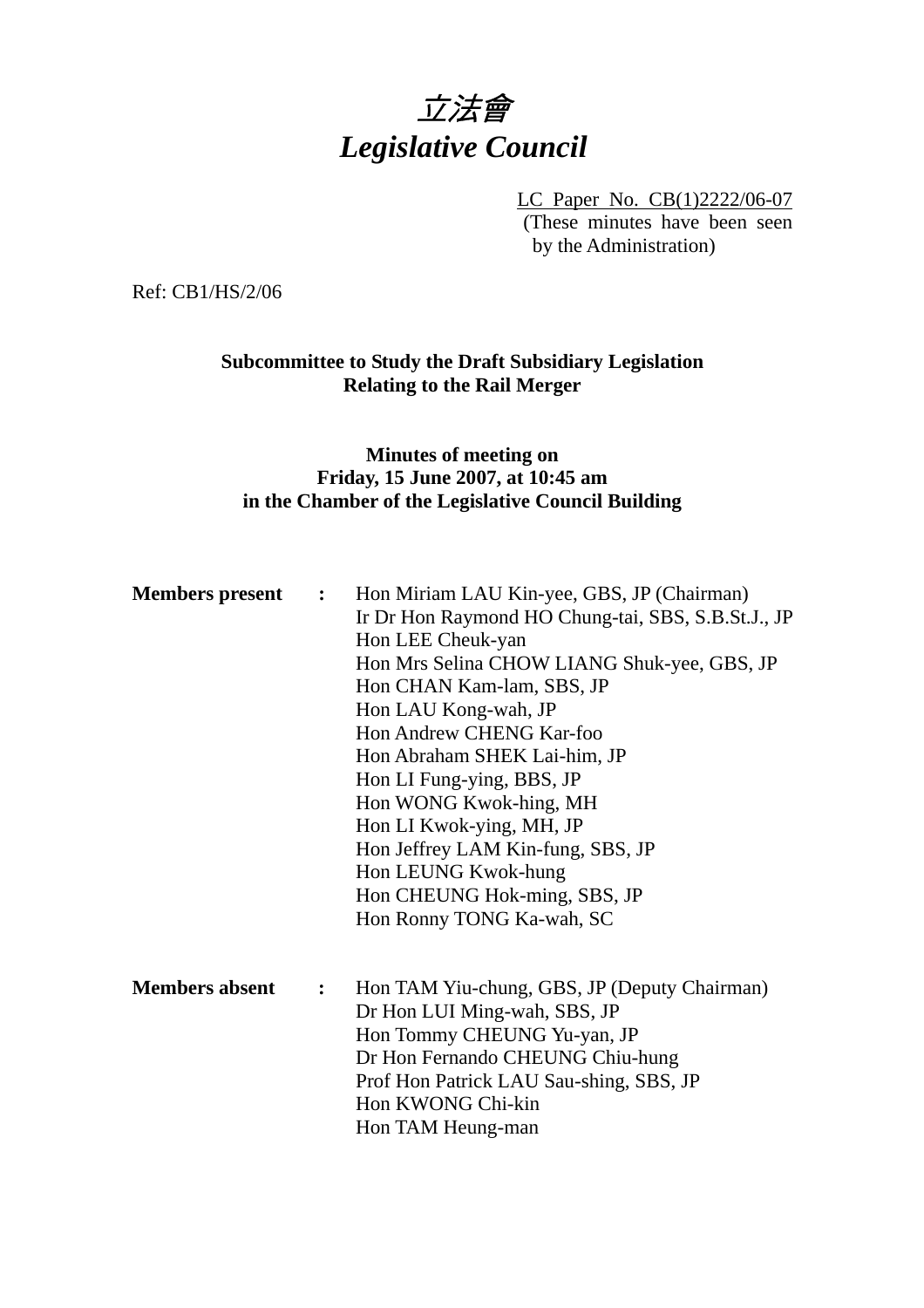| <b>Public Officers</b><br>attending |                | <b>Agenda item I</b>                                                                             |
|-------------------------------------|----------------|--------------------------------------------------------------------------------------------------|
|                                     |                | Mr Patrick HO<br>Deputy Secretary for the Environment, Transport and<br><b>Works</b>             |
|                                     |                | Miss Ida LEE<br>Principal Assistant Secretary for the Environment,<br><b>Transport and Works</b> |
|                                     |                | Mr Michael LAM Siu-chung<br>Senior Assistant Law Draftsman<br>Department of Justice              |
|                                     |                | Miss Clara LEUNG<br><b>Government Counsel</b><br>Department of Justice                           |
| <b>Attendance by</b>                | $\ddot{\cdot}$ | <b>Agenda item I</b>                                                                             |
| invitation                          |                | <b>MTR Corporation</b>                                                                           |
|                                     |                | Mr Leonard TURK<br>Legal Director & Secretary                                                    |
|                                     |                | Mr Wilfred LAU<br><b>Head of Operations</b>                                                      |
|                                     |                | Ms Maggie SO<br>External Affairs & Government Relations Manager                                  |
|                                     |                | Mr Martin HANKS<br>Manager - Merger Coordination                                                 |
|                                     |                | Ms Peggy LEUNG<br>Associate, Slaughter & May<br>(Legal Adviser of MTR Corporation)               |
|                                     |                | <b>Kowloon-Canton Railway Corporation</b>                                                        |
|                                     |                | Mr Michael KWAN<br><b>Train Operations Manager</b>                                               |
|                                     |                | Ms Ida LEUNG<br>Senior Public Affairs Manager                                                    |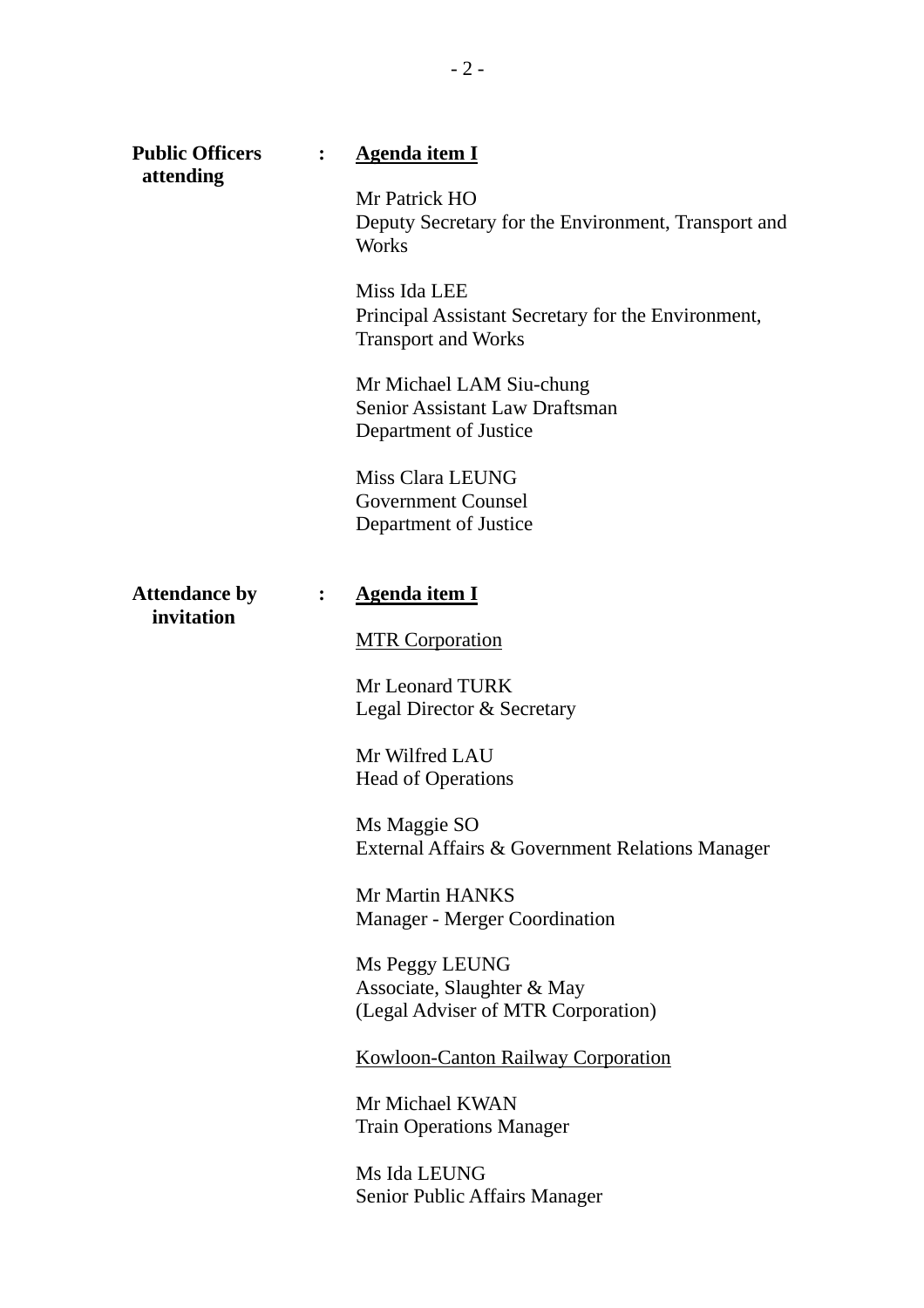| <b>Clerk in attendance :</b> Mr Andy LAU    | Chief Council Secretary (1)2                   |
|---------------------------------------------|------------------------------------------------|
| <b>Staff in attendance : Ms Connie FUNG</b> | <b>Assistant Legal Adviser 3</b>               |
|                                             | Ms Sarah YUEN<br>Senior Council Secretary (1)6 |
|                                             | Miss LAM Yuen-kwan<br>Clerical Assistant (1)1  |

## Action

| I | Meeting with the Administration/the two railway corporations |                                                                                                                                              |
|---|--------------------------------------------------------------|----------------------------------------------------------------------------------------------------------------------------------------------|
|   | (LC Paper No. CB(1)1904/06-07(01) -                          | Response to issues raised at<br>previous meetings provided by<br><b>MTR Corporation Limited</b>                                              |
|   | LC Paper No. CB(1)1892/06-07(01) -                           | Revised draft Mass<br>Transit<br>Railway (Amendment)<br>Regulation 2007 provided by<br>the Administration                                    |
|   | LC Paper No. $CB(1)1878/06-07(01)$ -                         | Response to questions raised<br>by members on draft bylaws<br>provided by MTR Corporation<br>Limited                                         |
|   | LC Paper No. $CB(1)1780/06-07(01)$ -                         | Information<br>paper<br><sub>on</sub><br>"Merger-related<br>Subsidiary<br>Legislation" provided by the<br>Administration                     |
|   | LS85/06-07                                                   | Legal<br>Service<br>Division's<br>comments on the draft Mass<br>Transit Railway (Amendment)<br><b>Bylaw</b>                                  |
|   | LC Paper No. $CB(1)1904/06-07(02)$ -                         | The Administration's reply to<br>Service<br>Legal<br>Division's<br>comments on the draft Mass<br>Transit Railway (Amendment)<br><b>Bylaw</b> |
|   | LC Paper No. CB(1)1876/06-07(01) -                           | Letter from Assistant Legal<br>Adviser<br>(ALA)<br>the<br>to<br>Administration dated 7<br>June<br>2007                                       |
|   | LC Paper No. CB(1)1904/06-07(03) -                           | The Administration's reply to<br>ALA's letter dated<br>$7\overline{ }$<br>June<br>2007)                                                      |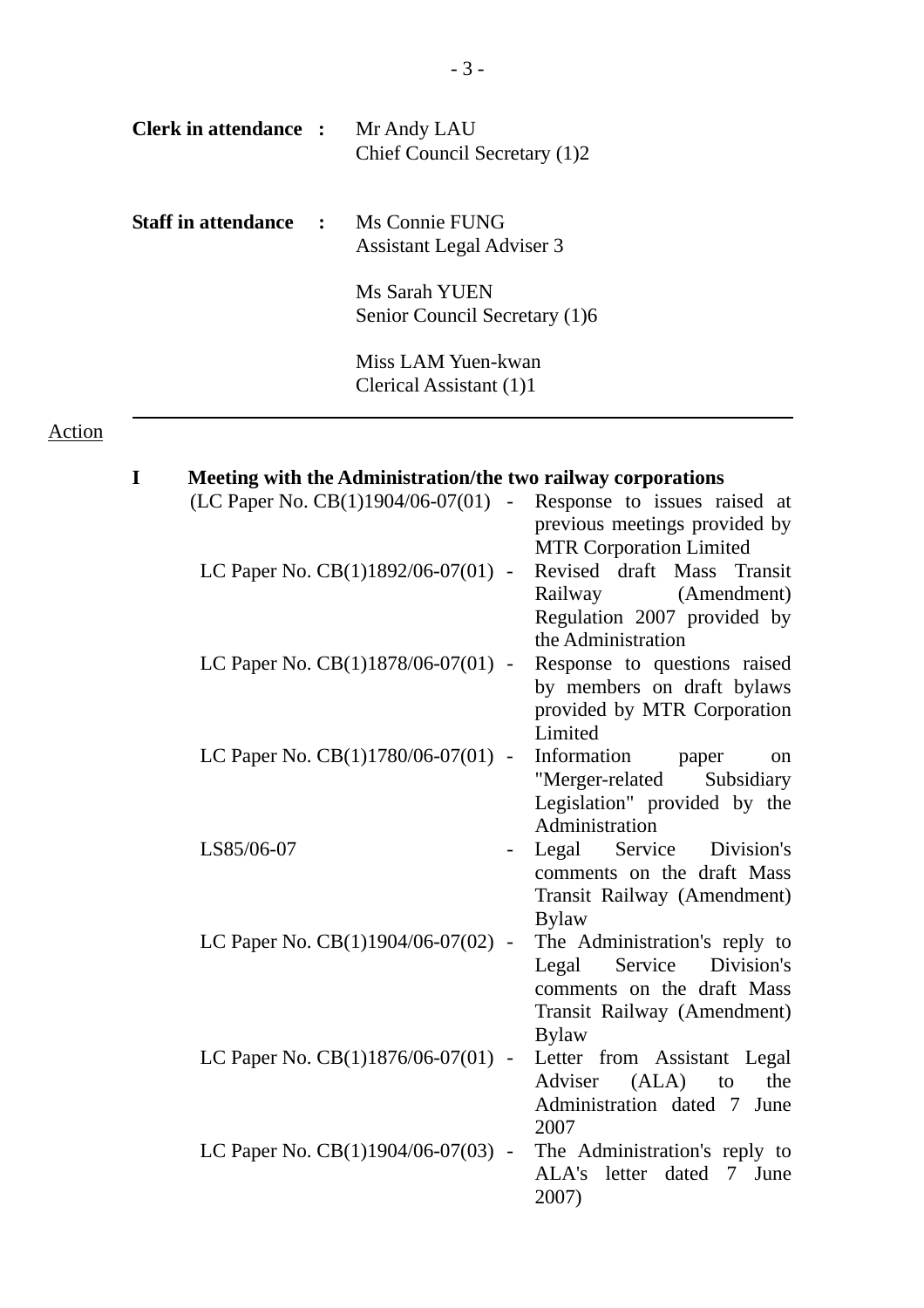Members noted the following papers tabled at the meeting –

- (a) Response to issues raised at previous meetings provided by MTR Corporation Limited (MTRCL);
- (b) MTRCL's reply to Legal Service Division's comments on the draft Mass Transit Railway (Amendment) Bylaw; and
- (c) The Administration's reply to Assistant Legal Adviser 3 (ALA3)'s letter dated 7 June 2007.

(*Post-meeting note*: The above papers were issued to members vide LC Paper No. CB(1)1925/06-07 dated 18 June 2007.)

2. The Subcommittee deliberated (index of proceedings attached at **Annex**).

3. In examining the draft key items of the bylaw enforcement guidelines for the post-merger corporation *(Annex to LC Paper No. CB(1)1904/06-07(01)*, members generally considered that there was a need to improve the clarity of the guidelines to facilitate enforcement by railway staff. There was also a need to review the guidelines from time to time taking into account the latest circumstances. Proper training including workshops should also be arranged to equip railway staff with the necessary knowledge to carry out their enforcement duties. Members also requested MTRCL to consult the trade unions before finalizing the guidelines and keep the Legislative Council informed of the development.

4. Some members requested MTRCL to consider reviewing the maximum level of penalty for illegal hawking in railway premises, and the scope and definition of hawking activities. Mr CHAN Kam-lam noted MTRCL's explanation of the rationale of the existing provision and acknowledged that there might be a need to impose different penalties for similar offences under different legislations having regard to the actual circumstances.

### The way forward

5. Having finished examining the responses of the Administration and the two railway corporations to the follow-up issues raised at all previous meetings, the Chairman invited members to discuss the way forward. In this regard, the Administration informed members that it would give notice on 20 June 2007 to move four motions to seek the Legislative Council's approval of the bylaws made by MTRCL and the Kowloon-Canton Railway Corporation (KCRC) at the Council meeting on 11 July 2007. MTRCL undertook to  $-$ 

(a) Incorporate the revised arrangement in setting the respective maximum penalties stipulated in the Mass Transit Railway Bylaws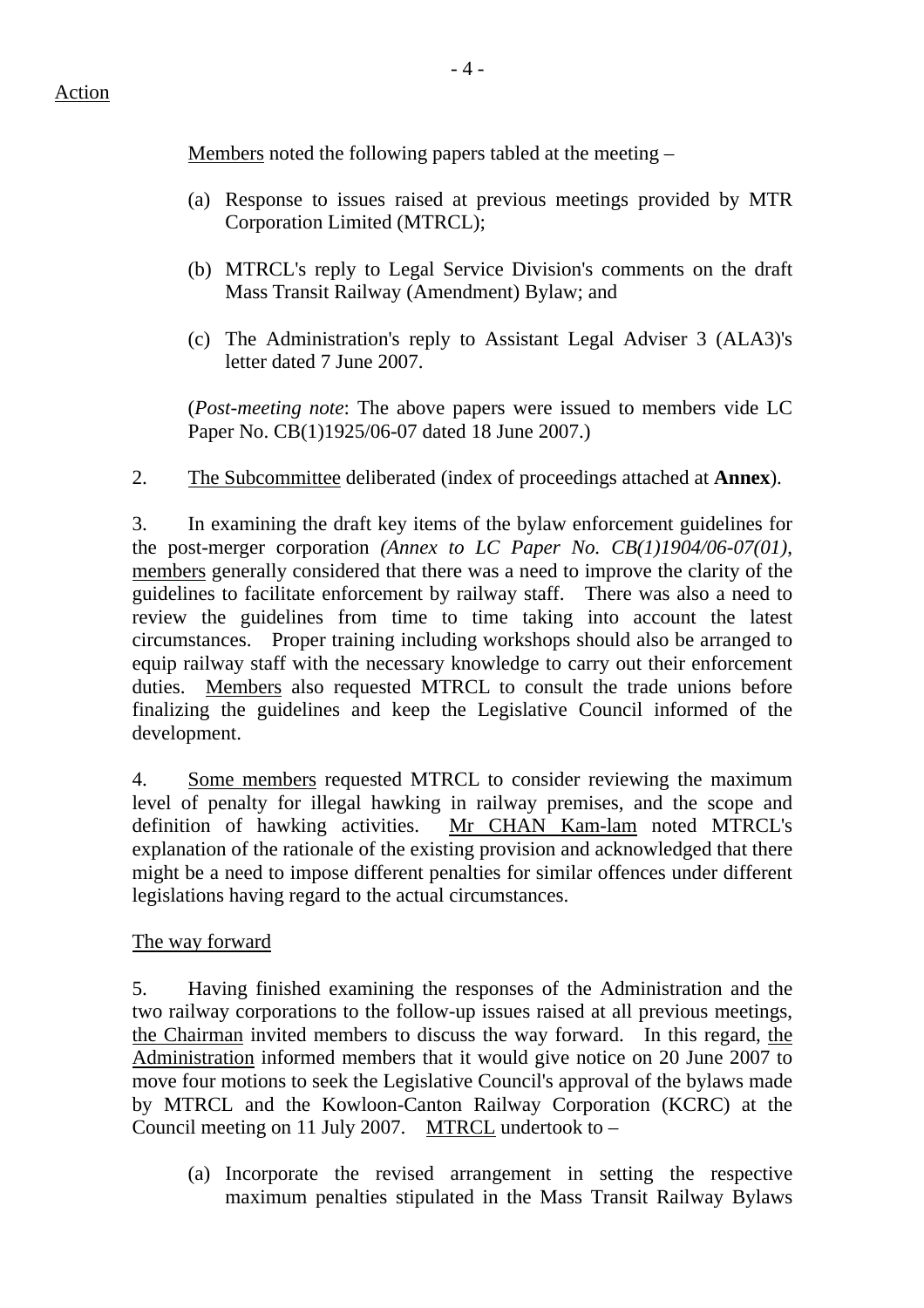and Mass Transit Railway (North-west Railway) By-law as mentioned in LC Paper No. CB(1)1878/06-07(01), and introduce a number of technical amendments to address the concerns raised by ALA3 in the finalized bylaws to be introduced into the Council; and

(b) Reconsider the suggestion raised by Mr Andrew CHENG to change the penalty for hawking from a fine of \$5,000 and six-month imprisonment to \$5,000 and three-month imprisonment.

6. Against the above background, the Subcommittee was generally in support of the draft bylaws. Members also agreed that in case there were any discrepancies found in the finalized version of the bylaws which deviated from the undertakings given by the Administration and the two railway corporations at previous meetings, the Subcommittee would consider holding a meeting on 26 June 2007 at 4:30 pm to follow up on the related matters. As a result, members agreed to cancel the following meetings –

| <b>Meeting date</b>     | Time                                |
|-------------------------|-------------------------------------|
| 18 June 2007 (Monday)   | 10:45 am - 12:45 pm                 |
| 18 June 2007 (Monday)   | $2:30 \text{ pm} - 4:30 \text{ pm}$ |
| 21 June 2007 (Thursday) | 10:45 am - 12:45 pm                 |
| 22 June 2007 (Friday)   | 8:30 am - 10:30 am                  |

(*Post-meeting note*: A circular notifying members of the above meeting arrangements was issued to members by multi-fax vide LC Paper No. CB(1)1920/06-07 dated 15 June 2007.)

### **II Any other business**

7. There being no other business, the meeting ended at 12:10 pm.

Council Business Division 1 Legislative Council Secretariat 1 August 2007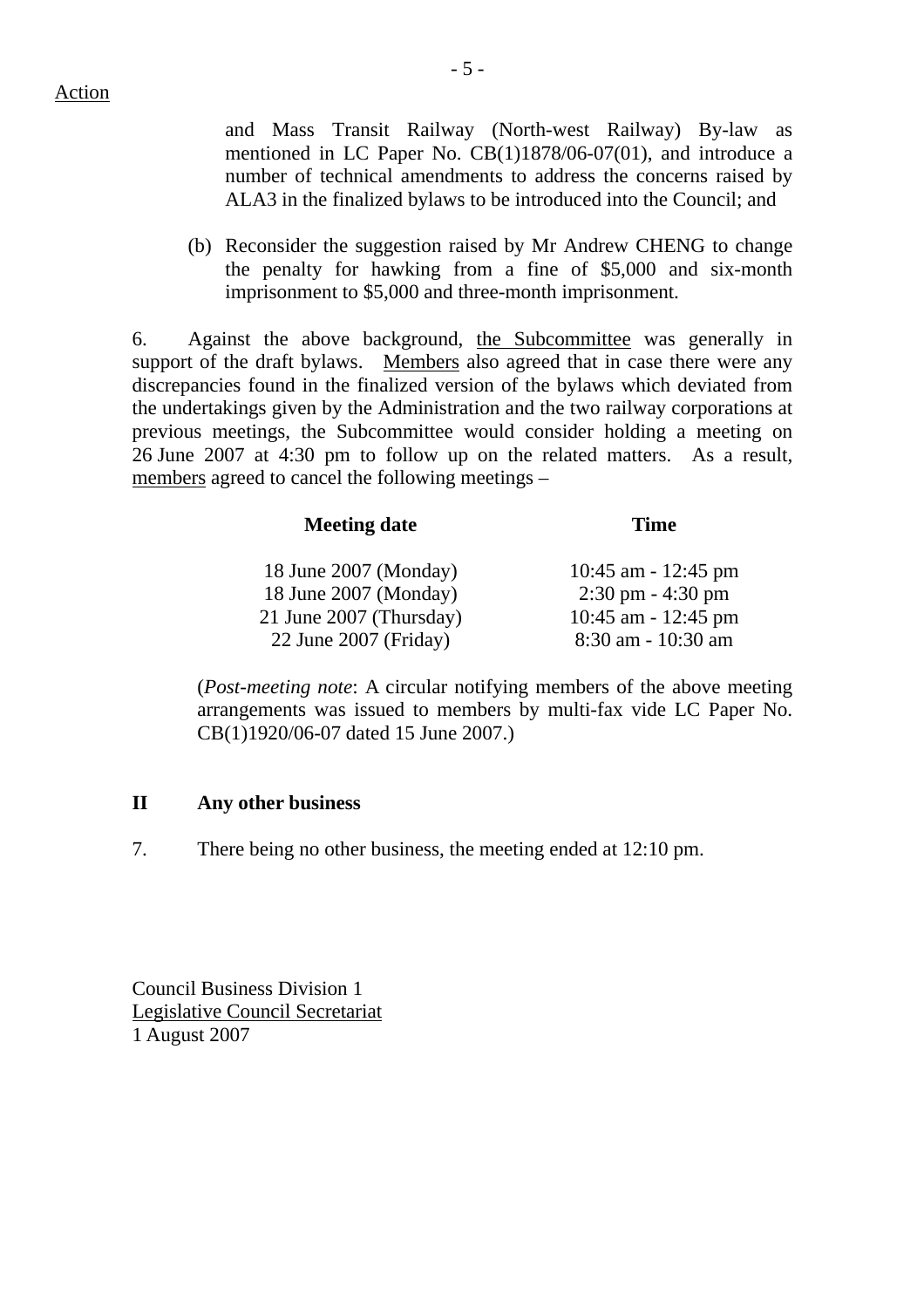#### **Proceedings of the meeting of the Subcommittee to Study the Draft Subsidiary Legislation Relating to the Rail Merger on Friday, 15 June 2007, at 10:45 am in the Chamber of the Legislative Council Building**

| <b>Time</b>          | <b>Speaker</b>                                                                               | Subject(s)                                                                                                                                                                                                                                                              | <b>Action</b>                                                  |
|----------------------|----------------------------------------------------------------------------------------------|-------------------------------------------------------------------------------------------------------------------------------------------------------------------------------------------------------------------------------------------------------------------------|----------------------------------------------------------------|
| marker               |                                                                                              |                                                                                                                                                                                                                                                                         | required                                                       |
| $000000 -$           | Chairman                                                                                     | Agenda Item I - Meeting with the Administration/the two railway corporations<br>- Opening remarks                                                                                                                                                                       |                                                                |
| 000244               |                                                                                              |                                                                                                                                                                                                                                                                         |                                                                |
| $000245 -$<br>000426 | Administration                                                                               | Briefing by the Administration<br>(LC Paper No. CB(1)1892/06-07(01))                                                                                                                                                                                                    |                                                                |
| $000427 -$<br>000602 | Chairman<br>Mr CHAN Kam-lam                                                                  | - Discussion on the order of papers to be<br>examined                                                                                                                                                                                                                   |                                                                |
| $000603 -$<br>001226 | Chairman<br>Assistant Legal Adviser 3<br>(ALA3)<br><b>MTR Corporation</b><br>Limited (MTRCL) | Briefing by ALA3 and MTRCL<br>(LC Papers Nos. CB(1)1904/06-07(02)<br>and $(03)$ )                                                                                                                                                                                       |                                                                |
| $001227 -$<br>001323 | Administration                                                                               | - Briefing by the Administration on issue<br>LC<br>(1)<br>of<br>Paper<br>No.<br>$CB(1)1904/06-07(01))$                                                                                                                                                                  |                                                                |
| $001324 -$<br>001652 | Mr WONG Kwok-hing<br><b>MTRCL</b>                                                            | Discussion on the expression "treat the<br>passenger courteously and with a firm<br>manner" in the "Draft Key Items of the<br>Guidelines to Staff (the guidelines) in<br>Bylaws Enforcement for MergeCo" (the<br>Draft) (Annex to LC Paper No.<br>$CB(1)1904/06-07(01)$ | <b>MTRCL</b><br>take<br>to<br>follow-up<br>necessary<br>action |
| $001653 -$<br>002215 | Chairman<br>Ms LI Fung-ying<br><b>MTRCL</b>                                                  | - Discussion on whether it would be too<br>demanding to request staff of the<br>post-merger corporation to "familiarize"<br>themselves "with the Bylaws and pay<br>special attention to commonly used<br>sections"                                                      | <b>MTRCL</b><br>take<br>to<br>follow-up<br>necessary<br>action |
|                      |                                                                                              | Ms LI Fung-ying's view that while she<br>in general found the Draft agreeable, she<br>considered it important to have the<br>opportunity to examine the actual terms<br>of the guidelines before she could<br>confirm her support for them                              | <b>MTRCL</b><br>take<br>to<br>follow-up<br>necessary<br>action |
| $002216 -$<br>002546 | Mrs Selina CHOW<br><b>MTRCL</b>                                                              | Discussion on the need to review the<br>guidelines from time to time in the light<br>of bylaw enforcement experience and on<br>the importance of conducting role plays<br>in staff training                                                                             | <b>MTRCL</b><br>take<br>to<br>follow-up<br>necessary<br>action |